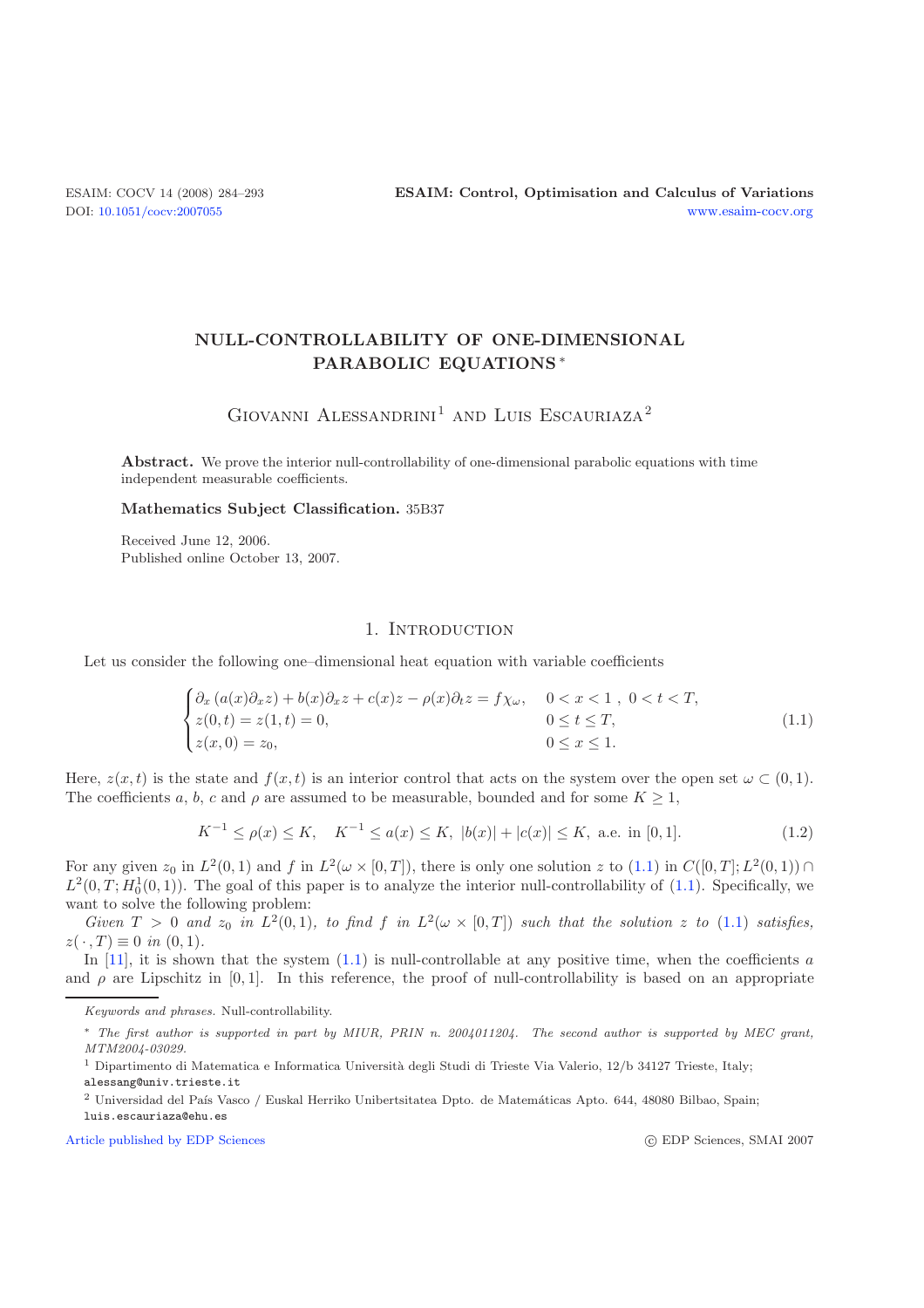observability inequality for the adjoint system and it is implied by a global Carleman estimate. When the coefficients are smooth, the observability inequality can be proved introducing Fourier series and using high frequency asymptotic formulae for the eigenvalues of the corresponding Stürm-Liouville problem and classical results on the sums of real exponentials, see [\[16](#page-9-0)]. In [\[8\]](#page-8-1) adopting the approach introduced by D.L. Russel in [\[18](#page-9-1)] (the null controllability of the wave operator at large times implies the null controllability of the heat equation at all times) it is shown that the system [\(1.1\)](#page-0-0) is null controllable, when a and  $\rho$  have bounded variation in [0, 1].

The main result in this paper is the following.

<span id="page-1-0"></span>**Theorem 1.** *Assume that the coefficients* a*,* b*,* c *and* ρ *are bounded measurable and satisfy* [\(1.2\)](#page-0-1)*. Then,* [\(1.1\)](#page-0-0) *is null-controllable at time* T, for all  $T > 0$  and with controls f in  $L^2(0,T; H_0^1(\omega))$ .

Let us briefly digress on some relevant consequences of this theorem. The interior null-controllability of  $(1.1)$ is known to imply the boundary null-controllability:

*Given*  $T > 0$  *and*  $z_0$  *in*  $L^2(0,1)$  *there is*  $\alpha$  *in*  $C_0^{\infty}((0,T])$  *such that, the solution to* 

$$
\begin{cases}\n\partial_x \left( a(x)\partial_x z \right) + b(x)\partial_x z + c(x)z - \rho(x)\partial_t z = 0, & 0 < x < 1, \ 0 < t < T, \\
z(0, t) = \alpha(t), z(1, t) = 0, & 0 \le t \le T, \\
z(x, 0) = z_0, & 0 \le x \le 1,\n\end{cases}
$$

*verifies*  $z(T) \equiv 0$ .

In fact, first we can let the system evolve freely until time  $T/2$  and replace  $[0,1] \times (0,T)$  by  $[-\frac{1}{2},1] \times (T/2,T)$ in [\(1.1\)](#page-0-0). Next, by Theorem [1,](#page-1-0) we can find an interior control of the new system over the region  $\left(-\frac{1}{4}, -\frac{1}{8}\right) \times$  $(T/2, T)$  and take as boundary control the restriction of the controlled solution to  $\{0\} \times [0, T]$ . We can also infer results of observability. In fact, the  $C^{\infty}$ -interior regularity in the time-variable of solutions of parabolic equations with time-independent coefficients shows that the boundary control is in  $C_0^{\infty}((0,T])$ . The latter and [\[13](#page-8-2)] show that the operators mapping the initial data into the interior and boundary control are bounded from  $L^2[0,1]$  into  $L^2(\omega\times[0,T])$  and into  $L^{\infty}(0,T)$  respectively. As is well known, these boundedness results, combined with standard duality arguments, imply two observability inequalities for the adjoint system:

*There is*  $C = C(T, K)$  *such that the inequalities* 

$$
\|\varphi(\,\cdot\,,0)\|_{L^2(0,1)} \leq C \|\varphi\|_{L^2(\omega\times(0,T))},\ \|\varphi(\,\cdot\,,0)\|_{L^2(0,1)} \leq C \|\partial_x\varphi(0,\,\cdot\,)\|_{L^1(0,T)}
$$

*hold, when*  $\varphi$  *is a solution of the adjoint system* 

<span id="page-1-1"></span>
$$
\begin{cases} \partial_x \left( a(x) \partial_x \varphi \right) - \partial_x \left( b(x) \varphi \right) + c(x) \varphi + \rho(x) \partial_t \varphi = 0, & 0 < x < 1, \ 0 \le t < T, \\ \varphi(0, t) = \varphi(1, t) = 0, & 0 \le t \le T. \end{cases}
$$

It also implies the uniform null-controllability of  $1 - d$  parabolic equations with rapidly oscillating periodic coefficients in a bounded interval (homogenization). Thus, extending previous results in [\[14\]](#page-8-3), which needed more regular coefficients.

Returning to Theorem [1,](#page-1-0) in order to prove it, we proceed as follows. First, a change of variables shows that the internal controllability of the system  $(1.1)$  is equivalent to the same question for a system

$$
\begin{cases}\n\partial_x^2 z - \rho(x)\partial_t z = f\chi_\omega, & 0 < x < 1 , 0 < t < T, \\
z(0, t) = z(1, t) = 0, & 0 \le t \le T, \\
z(x, 0) = z_0, & 0 \le x \le 1,\n\end{cases}
$$
\n(1.3)

where  $\rho$  is a new measurable function satisfying [\(1.2\)](#page-0-1), for some new constant only depending on K, which we shall continue to denote by K.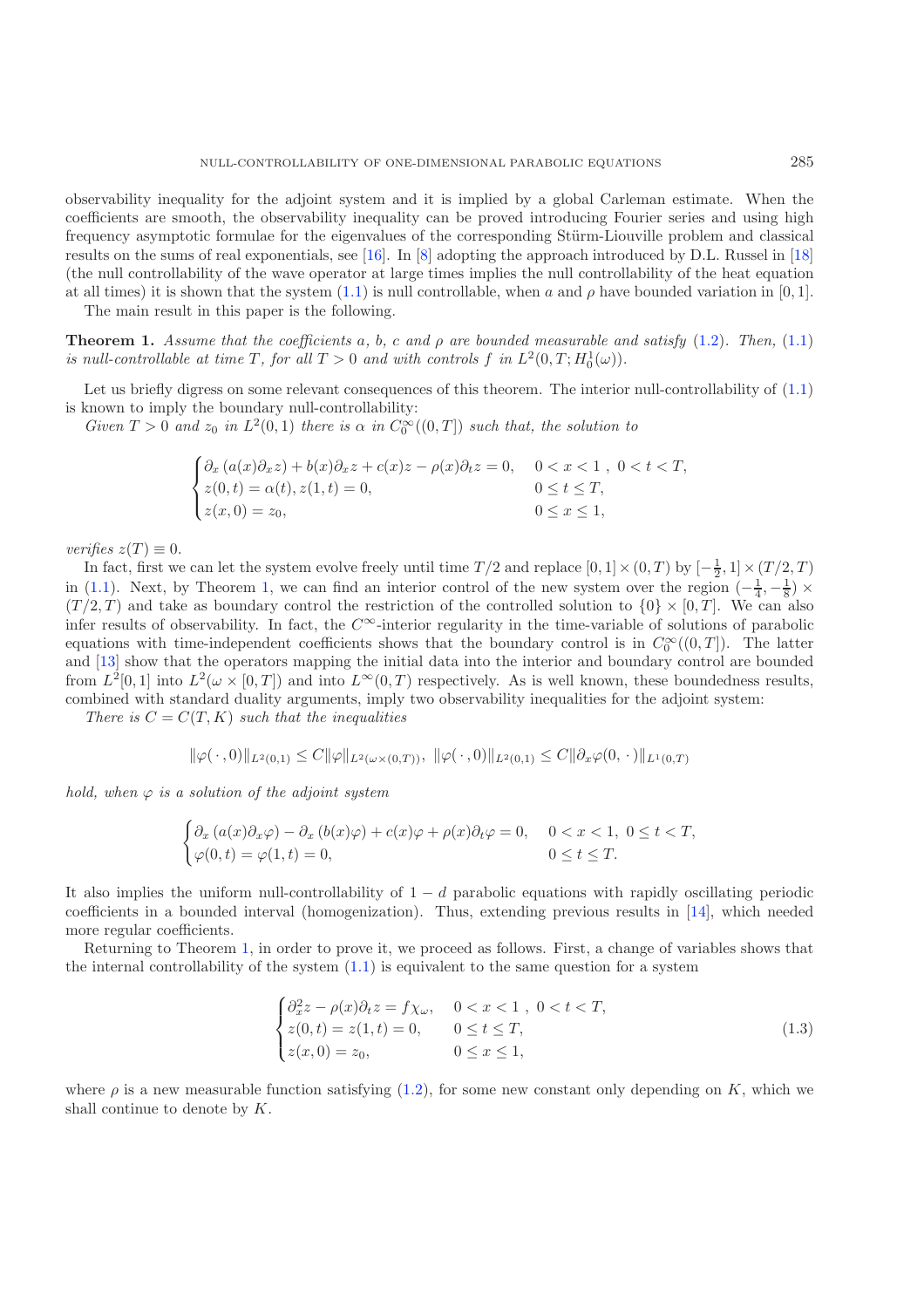Then, if we denote by  $\delta$  the inradius of the open set  $\omega$ , that is

<span id="page-2-2"></span>
$$
\delta = \sup\{r > 0 \mid \exists \xi \in \omega \;, \ (\xi - r, \xi + r) \subset \omega\},\tag{1.4}
$$

and if  $e_1, e_2, \ldots, e_n, \ldots$  and  $0 < \lambda_1^2 < \lambda_2^2 < \ldots < \lambda_m^2 \ldots$  are respectively the eigenfunctions and eigenvalues of the Stürm-Liouville problem

$$
\begin{cases} e'' + \rho(x)\lambda^2 e = 0, \ 0 < x < 1, \\ e(0) = e(1) = 0, \end{cases} \tag{1.5}
$$

<span id="page-2-0"></span>we prove the following:

**Theorem 2.** *Assume that the coefficient* ρ *satisfies* [\(1.2\)](#page-0-1)*. Then, there is a constant* N*, which depends on* K *and on* δ *such that the inequality*

$$
\sum_{\lambda_k \le \mu} a_k^2 \le N e^{N\mu} \int_{\omega} \left| \sum_{\lambda_k \le \mu} a_k e_k \right|^2 dx, \tag{1.6}
$$

*holds for all*  $\mu \geq 1$  *and all sequences*  $\{a_k\}.$ 

The analog of this inequality for the eigenfunctions of the Laplace-Beltrami operator on a compact and *smooth* Riemannian manifold with a possibly nonempty boundary was proved in [\[13\]](#page-8-2). There, G. Lebeau and L. Robbiano showed that it implies the interior null-controllability of the heat equation over the manifold by giving an explicit construction of the control function  $f$  (see [\[14\]](#page-8-3), Sect. 5, for a more simplified presentation).

The arguments in [\[13](#page-8-2)] show that the same iterative method of construction of the control function  $f$  given in [\[13\]](#page-8-2) works for the system [\(1.3\)](#page-1-1), when Theorem [2](#page-2-0) holds. Thus, Theorem [1](#page-1-0) follows from Theorem [2.](#page-2-0)

<span id="page-2-1"></span>For any given  $z_0$  in  $L^2(0,1)$  and f in  $L^2(\omega\times[0,T])$ , there is only one solution z to  $(1.1)$  in  $C([0,T];L^2(0,1))\cap$  $L^2(0,T;H_0^1(0,1))$ . The goal of this paper is to analyze the interior null-controllability of [\(1.1\)](#page-0-0). Specifically, we want to solve the following problem:

*Given*  $T > 0$  *and*  $z_0$  *in*  $\overline{L}^2(0,1)$ *, to find* f *in*  $\overline{L}^2(\omega \times [0,T])$  *such that the corresponding solution* z to [\(1.1\)](#page-0-0)  $satisfies, z(\cdot, T) \equiv 0 \text{ in } (0, 1).$ 

To prove Theorem [2](#page-2-0) we start by following the arguments in [\[13\]](#page-8-2). In particular, given  $\mu \geq 1$  and a sequence of real numbers  $a_1, a_2, \ldots, a_n, \ldots$ , we set

$$
u(x,y) = \sum_{\lambda_k \le \mu} a_k e_k(x) \cosh(\lambda_k y).
$$

This function satisfies

$$
\begin{cases}\n\partial_x^2 u + \partial_y \left( \rho(x) \partial_y u \right) = 0, & 0 < x < 1 , y \in \mathbb{R}, \\
u(0, y) = u(1, y) = 0, & y \in \mathbb{R}, \\
\partial_y u(x, 0) = 0, & 0 < x < 1,\n\end{cases}
$$
\n(1.7)

and the proof of Theorem [2](#page-2-0) is a consequence of a *quantification* of the following *qualitative* result of unique continuation from the boundary:

*Assume that* u *satisfies*  $(1.7)$  *and*  $u(x, 0) \equiv 0$ *, when* x *is in*  $\omega \subset (0, 1)$ *. Then,*  $u \equiv 0$  *in*  $[0, 1] \times \mathbb{R}$ *.* 

In [\[13\]](#page-8-2), the one dimensional interval [0, 1] is replaced by a compact and *smooth* manifold M,  $\partial_x^2$  by the corresponding Laplace-Beltrami operator on M and the authors work out the *quantification* of a similar *qualitative* property of boundary unique continuation for the elliptic operator,  $\Delta + \tilde{\partial}_y^2$ , where  $\Delta$  is the Laplace-Beltrami operator on  $M$ . To carry out this quantification they use two Carleman inequalities. Those methods require that the elliptic operator involved has Lipschitz second order coefficients and so, they can not be applied to the elliptic operator in [\(1.7\)](#page-2-1), which has measurable coefficients.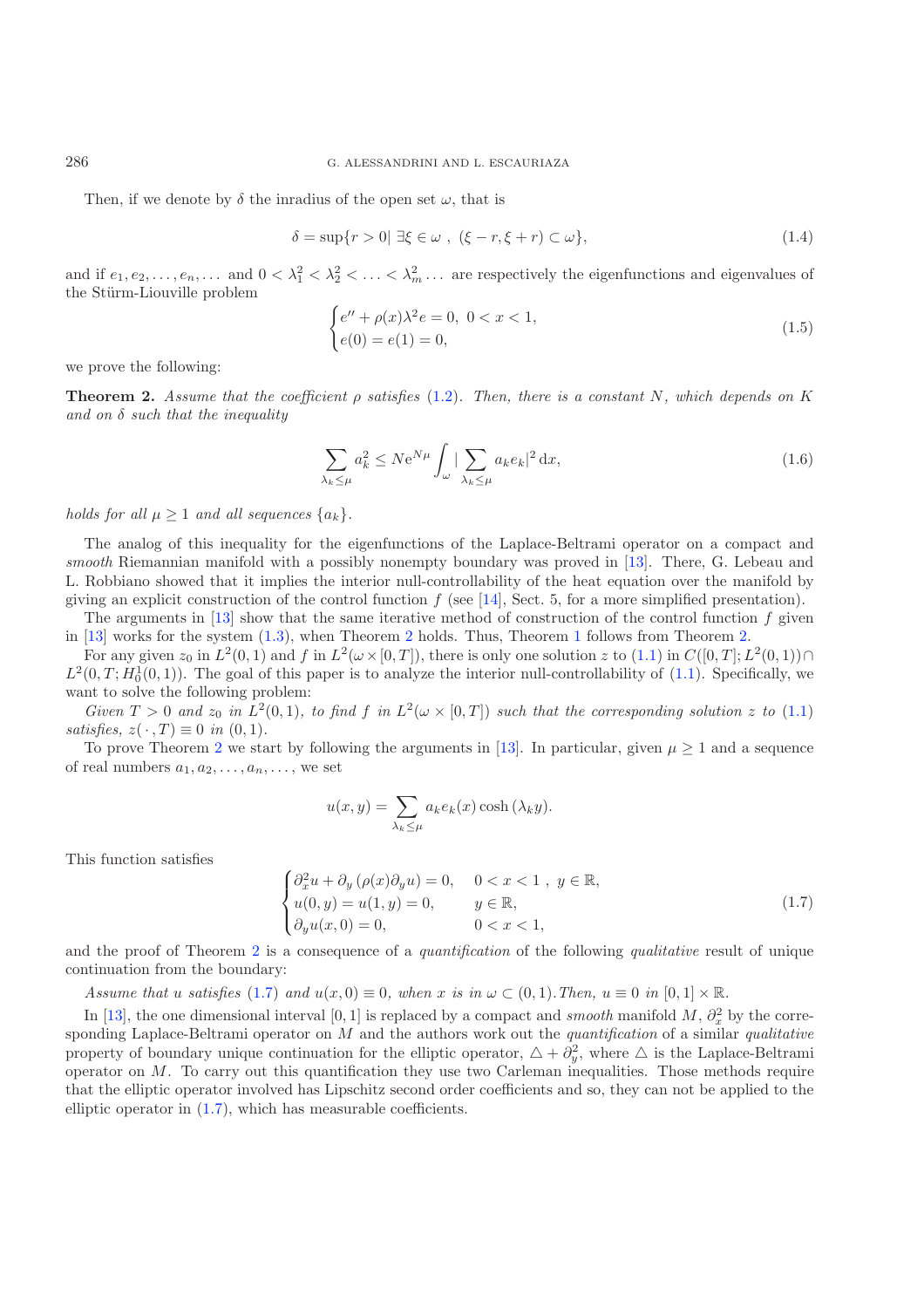<span id="page-3-2"></span>On the other hand, if  $\sigma$  is a 2  $\times$  2 symmetric and measurable matrix in the plane verifying the ellipticity condition

<span id="page-3-0"></span>
$$
K^{-1}|\xi|^2 \le \sigma(x,y)\xi \cdot \xi \le K|\xi|^2, \text{ when } (x,y) \text{ and } \xi \in \mathbb{R}^2,
$$
\n(1.8)

the weak solutions of the equation

$$
\nabla \cdot (\sigma(x, y)\nabla u) = 0,\tag{1.9}
$$

satisfy the strong unique continuation property:

*If* a  $W_{loc}^{1,2}$ -solution of [\(1.9\)](#page-3-0) on a connected open set  $\Omega$  has a zero of infinite order at an interior point, then *it must be zero.*

See [\[2](#page-8-4)]. This qualitative result of strong unique continuation for uniformly elliptic equations in two independent variables is based on the connection between the solutions of these equations and the theory of quasiregular mappings [\[4\]](#page-8-5) and on the so-called Ahlfors-Bers representation [\[1\]](#page-8-6) of such mappings. Here, we describe some quantifications of this qualitative result and apply them to prove the null-controllability property. In particular, a "Hadamard's three circle theorem", Proposition [1,](#page-5-0) and a "doubling" type property, Proposition [2,](#page-5-1) adapted to the solutions of [\(1.9\)](#page-3-0).

In Section [2](#page-3-1) we recall the results we need from the theory of quasiregular mappings and prove the adapted Hadamard's three circle theorem and doubling property. In Section [3](#page-5-2) we show how to apply them to prove Theorem [2,](#page-2-0) also using an estimate of continuation from Cauchy data for solutions of [\(1.9\)](#page-3-0) Lemma [1,](#page-7-0) which we adapt from [\[3](#page-8-7)]. It may be worth noting that the approach used for the proof of Lemma [1,](#page-7-0) is based on a variation on the classical principle of majorization by harmonic measure [\[19\]](#page-9-2), Chapter VIII, Section 1, p. 301, which in turn has its roots in arguments due to Carleman [\[6\]](#page-8-8), pp. 3–4.

### <span id="page-3-4"></span><span id="page-3-3"></span>2. Quantitative estimates of unique continuation WITH DISCONTINUOUS COEFFICIENTS

<span id="page-3-1"></span>Throughout the paper,  $z = x + iy$ ,  $\Omega$  is a simply connected open set in the plane,  $B_r$  a circle of radius r centered at the origin, and

$$
\partial_{\overline{z}} f = \frac{1}{2} \left( \partial_x f + i \partial_y f \right), \ \partial_z f = \frac{1}{2} \left( \partial_x f - i \partial_y f \right).
$$

We shall denote by C constants only depending on K, whereas by N we shall denote constants only depending on  $K$  and  $\delta$ .

When  $u \in W_{loc}^{1,2}(\Omega)$  is a weak solution to [\(1.9\)](#page-3-0), and  $\sigma$  satisfies [\(1.8\)](#page-3-2) we can associate in a natural fashion, which generalizes the harmonic conjugate, a new function, the so called *stream* function v, which satisfies

$$
\nabla v = J\sigma \nabla u \tag{2.1}
$$

almost everywhere in  $\Omega$  and is a weak solution to

$$
\nabla \cdot \left(\frac{\sigma}{\det \sigma} \nabla v\right) = 0, \text{ in } \Omega. \tag{2.2}
$$

Here  $J$  denotes the matrix representing a  $90^{\circ}$  rotation in the plane

$$
J = \left( \begin{array}{cc} 0 & -1 \\ 1 & 0 \end{array} \right).
$$

Moreover, letting  $f = u + iv$ , we have  $f \in W_{loc}^{1,2}$  and satisfies

$$
\partial_{\overline{z}}f = \mu \partial_z f + \nu \overline{\partial_z f}, \text{ almost everywhere in } \Omega,
$$
\n(2.3)

where the complex valued functions  $\mu$  and  $\nu$  can be explicitly expressed in terms of  $\sigma$ , see [\[2](#page-8-4)], and verify

$$
|\mu| + |\nu| \le \frac{K-1}{K+1} < 1, \text{ almost everywhere in } \Omega. \tag{2.4}
$$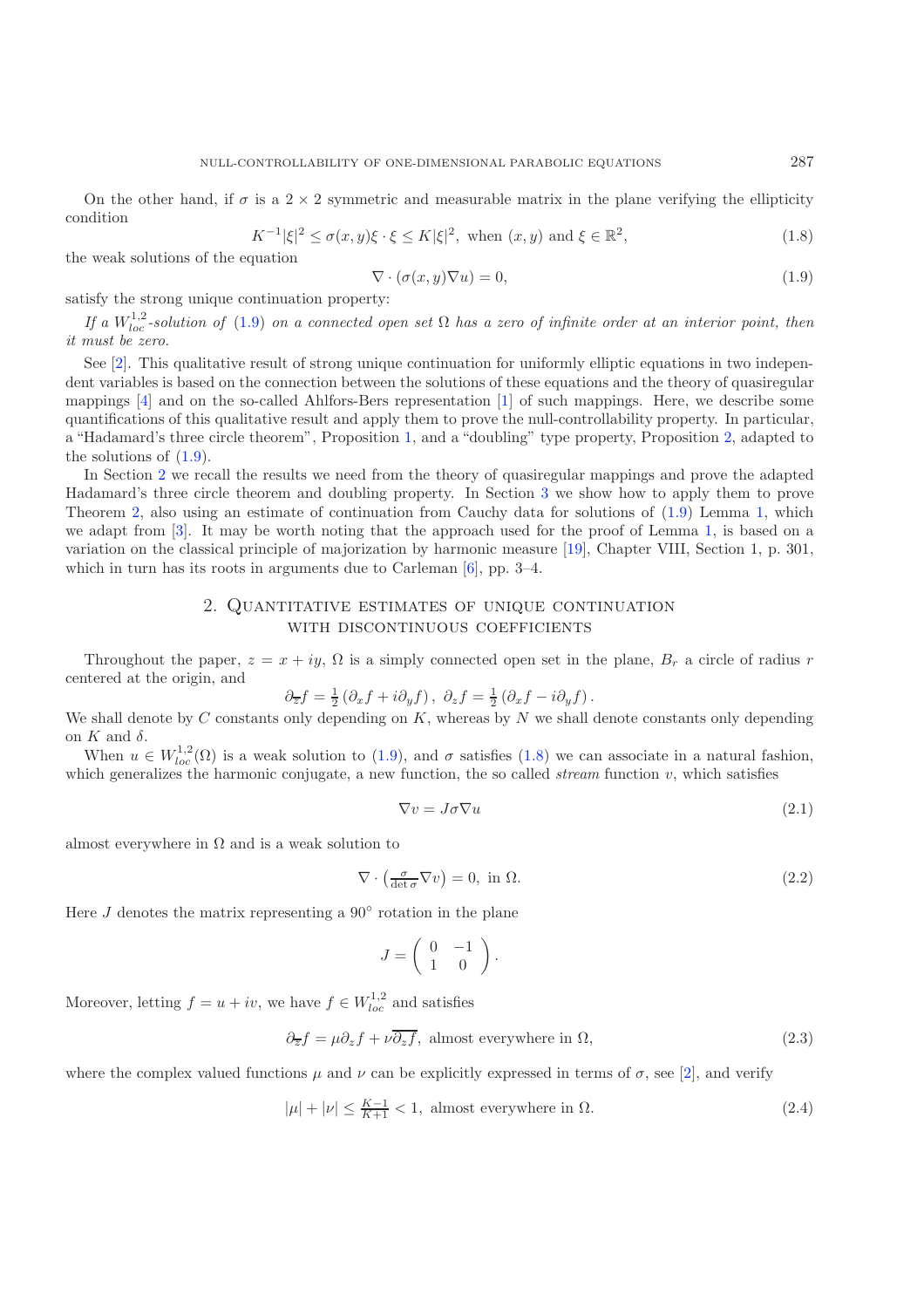That is, f is a K-quasiregular mapping.

<span id="page-4-0"></span>To give an idea of why these results hold, observe that the vector field

$$
J\sigma\nabla u
$$

is, in the weak sense, curl-free in  $\Omega$ . To verify that v is a  $W_{loc}^{1,2}$ -solution of [\(2.2\)](#page-3-3), observe that, from [\(2.1\)](#page-3-4), one obtains that the vector field

$$
\frac{\sigma}{\det \sigma} \nabla v = J \sigma^{-1} J^t \nabla v
$$

is, in the weak sense, divergence-free in  $\Omega$ .

By the Ahlfors-Bers representation [\[1](#page-8-6)] (see also [\[4\]](#page-8-5) and [\[5](#page-8-9)], Chap. II.6, pp. 258–259), any K-quasiregular mapping  $f$  in  $B_1$  can be written as

$$
f = F \circ \chi,
$$

where F is holomorphic in  $B_1$  and  $\zeta = \chi(z)$  is a K-quasiconformal homeomorphism from  $B_1$  onto  $B_1$ , which verifies,  $\chi(0) = 0, \chi(1) = 1$ ,

<span id="page-4-1"></span>
$$
C^{-1}|z_1 - z_2|^{\frac{1}{\alpha}} \le |\chi(z_1) - \chi(z_2)| \le C|z_1 - z_2|^{\alpha}, \text{ when } z_1, z_2 \in B_1
$$
\n(2.5)

for some  $0 < \alpha < 1$  and  $C \geq 1$  depending only on K.

We now recall the Hadamard's three-circle theorem [\[17\]](#page-9-3).

**Theorem 3.** Let F be a holomorphic function of a complex variable in the ball  $B_{r_2}$  and  $M(r) = \max_{B_r} |F|$ . *Then, the following is valid for*  $0 < r_1 \le r \le r_2$ *,* 

<span id="page-4-3"></span>
$$
\log M(r) \le \frac{\log \frac{r_2}{r}}{\log \frac{r_2}{r_1}} \log M(r_1) + \frac{\log \frac{r}{r_1}}{\log \frac{r_2}{r_1}} \log M(r_2).
$$

The meaning of this inequality is that  $\log M(r)$  is a convex function of the variable  $\log r$ .

<span id="page-4-2"></span>Let  $u \in W^{1,2}_{loc}(B_R)$  be a weak solution to [\(1.9\)](#page-3-0) and let  $f : B_R \longrightarrow \mathbb{C}$  be the associated K-quasiregular mapping. Rescaling [\(2.5\)](#page-4-0) we have that  $f = F \circ \chi$ , where F is holomorphic in  $B_R$  and  $\chi : B_R \longrightarrow B_R$  is a K-quasiconformal homeomorphism, which verifies

$$
RC^{-1}|\frac{z}{R}|^{\frac{1}{\alpha}} \le |\chi(z)| \le RC|\frac{z}{R}|^{\alpha} \tag{2.6}
$$

where C is the same as in  $(2.5)$ .

<span id="page-4-4"></span>Define

$$
\mathcal{B}_r = \{ z \in B_R : |\chi(z)| < r \} \tag{2.7}
$$

and

$$
m(r) = \max |f(z)|, \text{ when } r < R. \tag{2.8}
$$

Then, through the change of coordinates,  $\zeta = \chi(z)$ , the Hadamard's three circle theorem takes the form: the function  $\log m(r)$  is a convex function of  $\log r$ ,

$$
\log m(r) \le \frac{\log \frac{r_2}{r_2}}{\log \frac{r_2}{r_1}} \log m(r_1) + \frac{\log \frac{r}{r_1}}{\log \frac{r_2}{r_1}} \log m(r_2), \text{ when } 0 < r_1 \le r \le r_2 < R,\tag{2.9}
$$

and the sets  $\mathcal{B}_r$ , almost look like balls. In particular,

$$
\mathcal{B}_R = B_R, \ B_{R\left(\frac{r}{CR}\right)^{\frac{1}{\alpha}}} \subset \mathcal{B}_r \subset B_{R\left(\frac{Cr}{R}\right)^{\alpha}}, \text{ when } r < R,\tag{2.10}
$$

and C is the same constant appearing in  $(2.6)$ . Note incidentally that  $(2.9)$  implies a weak unique continuation property, that is, if  $m(r_1) = 0$  for some small  $r_1$ , then  $m(r) = 0$  for all  $r < R$ .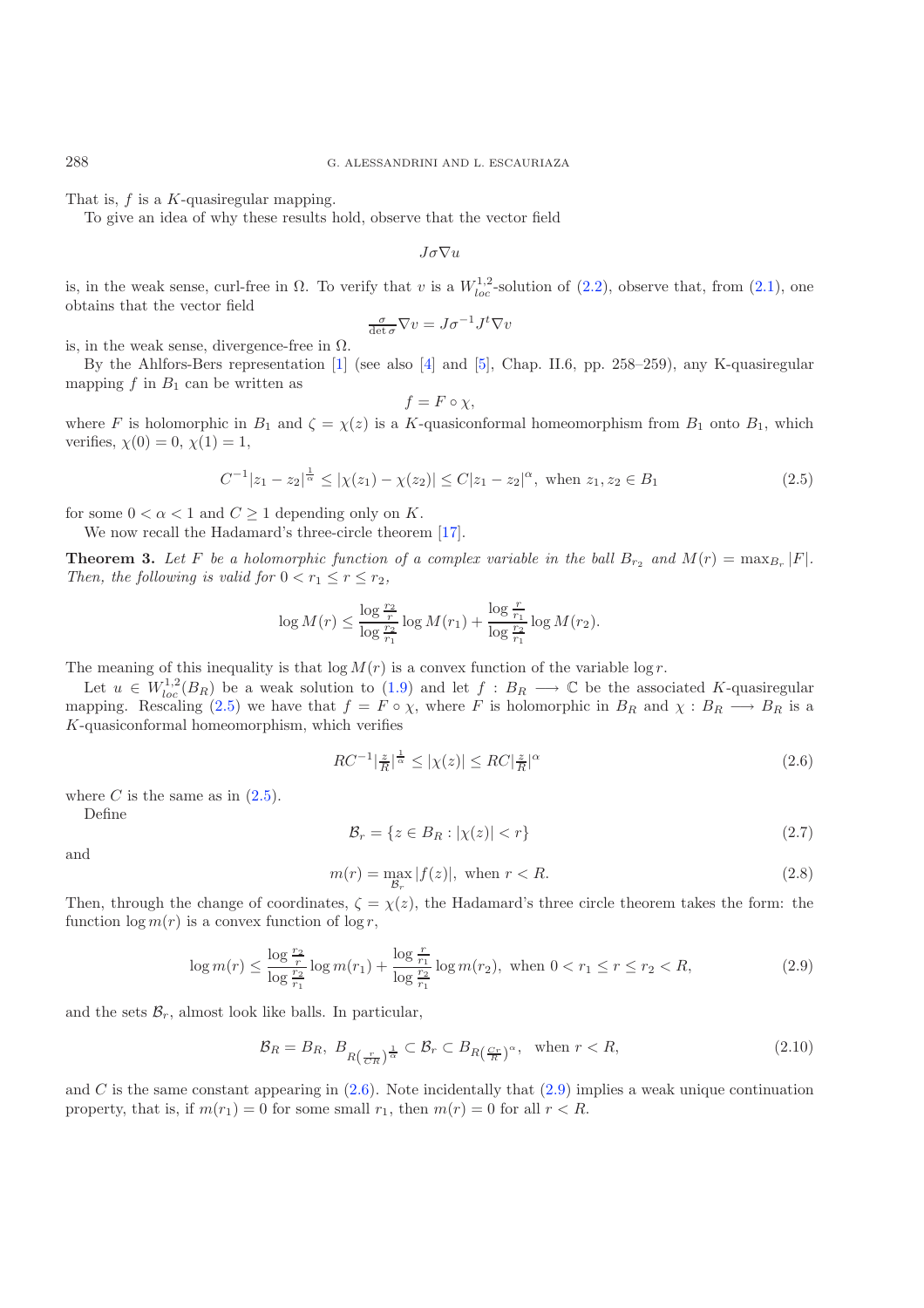<span id="page-5-4"></span>
$$
\frac{\log m\left(\frac{r}{2}\right)-\log m\left(\frac{r}{4}\right)}{\log \frac{r}{2}-\log \frac{r}{4}}\leq \frac{\log m\left(\frac{R}{2}\right)-\log m\left(\frac{R}{4}\right)}{\log \frac{R}{2}-\log \frac{R}{4}},\ \ \, \text{when}\,\,r\leq R,
$$

and thus,

$$
\frac{m(\frac{r}{2})}{m(\frac{r}{4})} \le \frac{m(\frac{R}{2})}{m(\frac{R}{4})}, \quad \text{when } r < R. \tag{2.11}
$$

<span id="page-5-3"></span>We may prescribe that the the stream function v of u satisfies  $v(0) = 0$ . We have that  $F = u + iv$  is holomorphic in the  $\zeta = \xi + i\eta$  coordinates in  $B_R$ , hence, solving the Cauchy-Riemann equations,

$$
v(\xi, \eta) = \int_0^{\eta} u_{\xi}(\xi, s) \, ds - \int_0^{\xi} u_{\eta}(t, 0) \, dt, \text{ in } B_R.
$$

This formula and interior estimates for harmonic functions  $[10]$  show that in the  $\zeta$ -coordinates we have,

$$
||u||_{L^{\infty}(B_r)} \le \max_{B_r} |F(\zeta)| \le C||u||_{L^{\infty}(B_{2r})},
$$
 when  $r \le \frac{R}{2}$ ,

where  $C > 0$  is an absolute constant. In the z-coordinates, the last inequality reads as

<span id="page-5-6"></span>
$$
||u||_{L^{\infty}(\mathcal{B}_r)} \le \max_{\mathcal{B}_r} |f(z)| \le C||u||_{L^{\infty}(\mathcal{B}_{2r})}, \text{ when } r \le \frac{R}{2},
$$
\n(2.12)

<span id="page-5-0"></span>and from  $(2.12)$ ,  $(2.9)$  we obtain:

**Proposition 1.** Let  $u \in W^{1,2}_{loc}(B_R)$  be a weak solution to [\(1.9\)](#page-3-0) and let  $\mathcal{B}_r$ ,  $0 < r \leq R$  be the open sets introduced *in* [\(2.7\)](#page-4-3)*, then we have*

$$
||u||_{L^{\infty}(\mathcal{B}_{\frac{r}{2}})} \leq C||u||_{L^{\infty}(\mathcal{B}_{r_1})}^{\theta}||u||_{L^{\infty}(\mathcal{B}_{r_2})}^{1-\theta}, \text{ when } r_1 \leq r \leq r_2 < R, \theta = \frac{\log \frac{r_2}{r}}{\log \frac{r_2}{r_1}}.
$$
 (2.13)

<span id="page-5-1"></span>And also, from [\(2.11\)](#page-5-4):

<span id="page-5-5"></span>**Proposition 2.** Let u and  $\mathcal{B}_r$  be as above. If u is not identically zero, then we have

$$
\frac{\|u\|_{L^{\infty}(\mathcal{B}_r)}}{\|u\|_{L^{\infty}(\mathcal{B}_{\frac{r}{2}})}} \leq C \frac{\|u\|_{L^{\infty}(\mathcal{B}_R)}}{\|u\|_{L^{\infty}(\mathcal{B}_{\frac{r}{4}})}}, \text{ when } r \leq R.
$$
\n(2.14)

<span id="page-5-2"></span>These are respectively a Hadamard's three circle theorem and a doubling property adapted to the solution u through the family of "balls"  $B_r$ .

### 3. Proof of Theorem [2](#page-2-0)

First let us note that replacing z in [\(1.1\)](#page-0-0) by  $z_1 = e^{-K^2 t} z$ , we have

$$
\partial_x \left( a(x) \partial_x z_1 \right) + b(x) \partial_x z_1 + \left( c(x) - K^2 \rho(x) \right) z_1 - \rho(x) \partial_t z_1 = e^{-K^2 t} f \chi_\omega. \tag{3.1}
$$

Introducing

$$
B(x) = \int_0^x \frac{b(s)}{a(s)} ds,
$$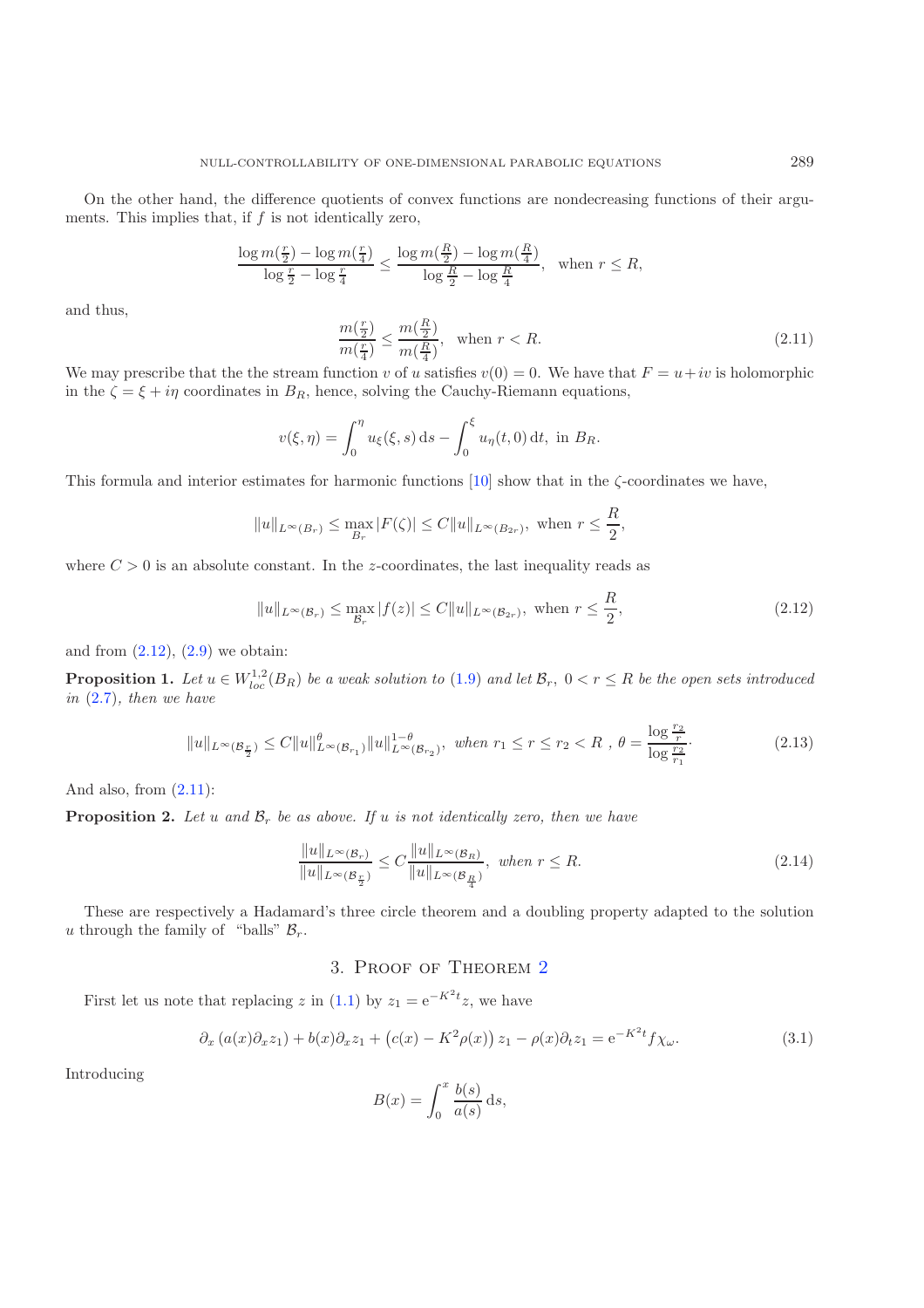we observe that  $(3.1)$  can be rewritten as

$$
e^{-B(x)}\partial_x\left(a(x)e^{B(x)}\partial_x z_1\right) + \left(c(x) - K^2\rho(x)\right)z_1 - \rho(x)\partial_t z_1 = e^{-K^2t}f\chi_\omega.
$$

Because  $c - K^2 \rho$  is nonpositive in [0, 1], the solution w to

$$
\begin{cases} e^{-B(x)} \frac{d}{dx} (a(x)e^{B(x)} \frac{dw}{dx}) + (c(x) - K^2 \rho(x)) w = 0, \\ w(0) = w(1) = 1, \end{cases}
$$

verifies  $0 < w(x) \leq 1$  in [0, 1] and replacing  $z_1$  with the new dependent variable  $z_2 = z_1/w$ , we have

$$
e^{-B(x)}\partial_x\left(a(x)w^2(x)e^{B(x)}\partial_x z_2\right) - \rho(x)w^2(x)\partial_t z_2 = w(x)fe^{-K^2t}\chi_\omega.
$$

Setting

$$
L = \int_0^1 a^{-1}(s)w^{-2}(s)e^{-B(s)} ds, \ y = \frac{1}{L} \int_0^x a^{-1}(s)w^{-2}(s)e^{-B(s)} ds,
$$
  

$$
\tilde{\rho}(y) = L^2 a(x)w^4(x)e^{2B(x)} \rho(x), \ \tilde{f}(y,t) = L^2 a(x)w^3(x)e^{2B(x)} f(x,t),
$$

and writing

$$
\tilde{z}(y,t) = z_2(x,t), \ \chi_{\tilde{\omega}}(y) = \chi_{\omega}(x),
$$

the new function  $\tilde{z}$ , is a solution of the system

$$
\begin{cases} \partial_y^2 \tilde{z} - \tilde{\rho}(y)\partial_t \tilde{z} = \tilde{f}(y,t)\chi_{\tilde{\omega}}(y), & 0 < y < 1 , 0 < t < T, \\ \tilde{z}(0,t) = \tilde{z}(1,t) = 0, & 0 \le t \le T, \\ \tilde{z}(y,0) = z_0(x)/w(x), & 0 \le y \le 1. \end{cases}
$$

All together,

$$
\tilde{z}(y,t) = e^{-K^2t} z(x,t)/w(x)
$$

and if we rename the new variables, sets or functions  $\tilde{z}$ ,  $y$ ,  $\tilde{\omega}$ ,  $\tilde{\rho}$ ,  $\tilde{f}$  and  $z_0/w$  as  $z$ ,  $x$ ,  $\omega$ ,  $\rho$ ,  $f$  and  $z_0$  respectively, the new function  $z$  is a solution to a system of the form  $(1.3)$ .

Considering the associated Stürm-Liouville problem [\(1.5\)](#page-2-2), we extend the eigenfunctions  $e_j$ ,  $j \ge 1$ , to [-1, 1] by an odd reflection in 0, similarly we extend  $\rho$  by an even reflection in 0. Next, we continue these new functions to all of R as periodic functions of period 2. The extended  $\rho$  verifies  $(1.2)$ ,  $e_j \in C^{1,1}(\mathbb{R})$  and  $e''_j + \rho(x)\lambda_j^2 e_j = 0$ , almost everywhere in R.

Being the change of variable  $y = y(x)$  bi–Lipschitz, with Lipschitz constants which only depend on K, the open set  $\omega$  is transformed into a new open subset of  $(0, 1)$  whose inradius is comparable to  $\delta$ . We continue to denote the transformed set and its inradius by  $\omega$  and  $\delta$ , respectively. Also we can assume, up to a translation along the real line,  $(-\delta, \delta) \subset \omega \subset (-1, 1)$ .

Given  $\mu \geq 1$  and a sequence of real numbers  $a_1, a_2, \ldots, a_n, \ldots$ , the function

$$
u(x,y) = \sum_{\lambda_k \le \mu} a_k e_k(x) \cosh(\lambda_k y),
$$

verifies

$$
\begin{cases} \partial_x^2 u + \partial_y (\rho(x)\partial_y u) = 0, & \text{in } \mathbb{R}^2, \\ \partial_y u(x, 0) = 0, & \text{in } \mathbb{R} \end{cases}
$$
 (3.2)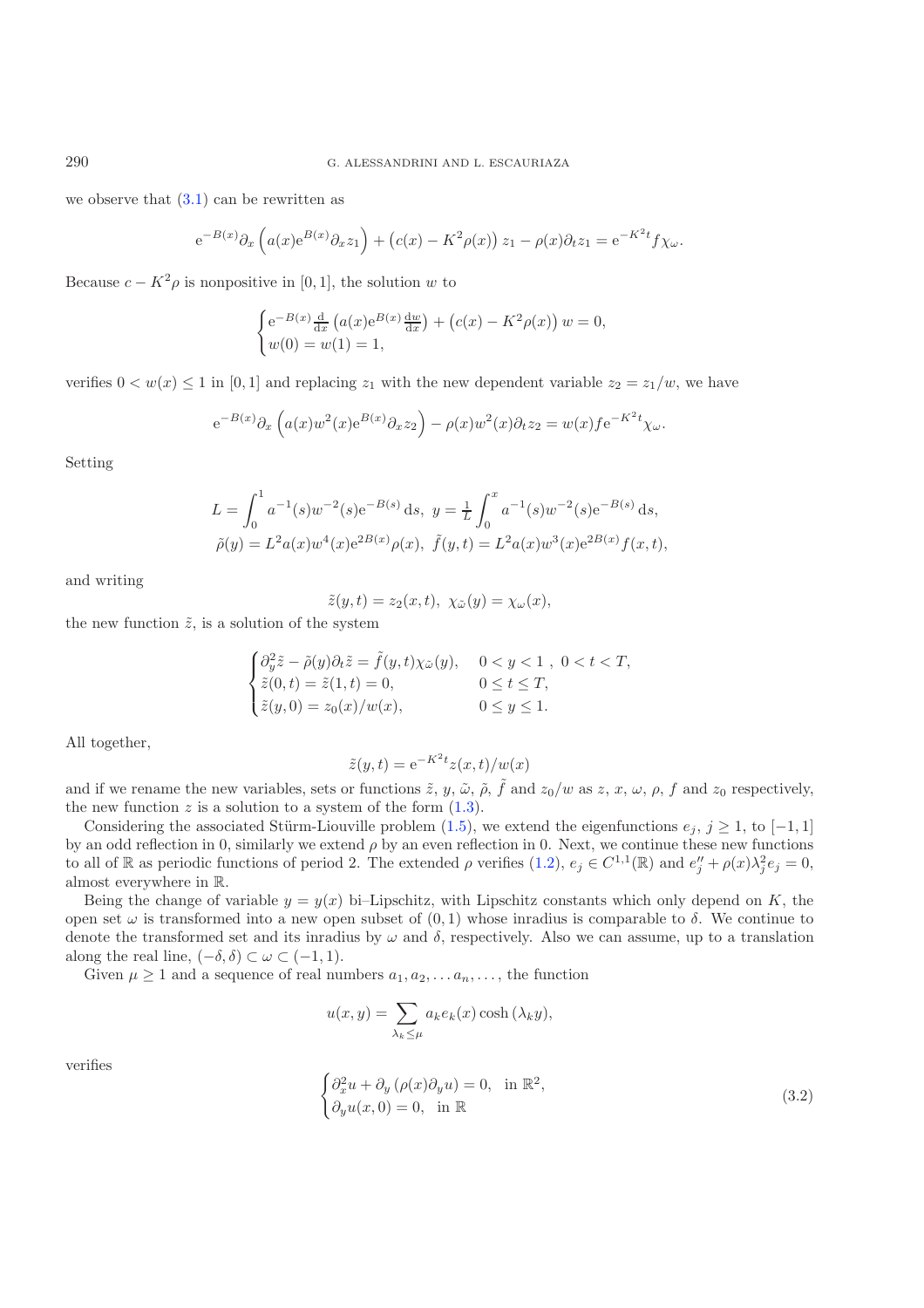and its stream function v can be chosen so that,  $v \in W_{loc}^{1,2}(\mathbb{R}^2)$ ,

<span id="page-7-1"></span>
$$
\begin{cases} \partial_x v = -\rho(x)\partial_y u, \\ \partial_y v = \partial_x u, \end{cases} \quad \text{and} \quad \begin{cases} \partial_x \left(\frac{1}{\rho(x)}\partial_x v\right) + \partial_y^2 v = 0, \text{ in } \mathbb{R}^2, \\ v(x, 0) = 0, \text{ in } \mathbb{R}. \end{cases}
$$

Let  $f = u + iv$ , consider the family of "balls"  $B_r$  associated to f in Section [2](#page-3-1) at scale R and choose  $R = 2 (4C)^{\frac{1}{\alpha}}$ , where  $\alpha$  and C are the constants in [\(2.6\)](#page-4-1) and [\(2.10\)](#page-4-4). With this choice,  $\mathcal{B}_{\frac{R}{4}} \supset B_2$ . The interior bounds for subsolutions of elliptic equations [\[10](#page-8-10)] give

<span id="page-7-2"></span>
$$
||u||_{L^{\infty}(B_R)} \leq \frac{C}{R}||u||_{L^2(B_{2R})}.
$$

These and the orthogonality of the eigenfunctions  $e_j$ ,  $j \geq 1$ , imply that

$$
\frac{\|u\|_{L^{\infty}(\mathcal{B}_R)}}{\|u\|_{L^{\infty}(\mathcal{B}_{\frac{R}{4}})}} \leq e^{C\mu}.
$$
\n(3.3)

An iteration of  $(2.14)$  and  $(3.3)$  give

$$
||u||_{L^{\infty}(\mathcal{B}_R)} \leq e^{Ck\mu}||u||_{L^{\infty}(\mathcal{B}_{\frac{R}{2^k}})}, \text{ when } k \geq 1,
$$

and from [\(2.10\)](#page-4-4), there is  $k = k(\delta, K)$  such that,  $\mathcal{B}_{\frac{R}{2^k}} \subset B_{\frac{\delta}{2}}$ . Thus,

$$
||u||_{L^{\infty}(B_1)} \le e^{N\mu} ||u||_{L^{\infty}(B_{\frac{\delta}{2}})}.
$$
\n(3.4)

<span id="page-7-0"></span>The following inequality, which is an estimate on the continuation from Cauchy data, holds.

**Lemma 1.** *There are constants*  $0 < \theta < 1$  *and*  $C > 0$ *, only depending on* K*, such that the inequality* 

 $||u||_{L^{\infty}(B_{\frac{r}{2}})} \leq C r^{-\frac{\theta}{2}} ||u(\,\cdot\,,0)||_{L^{2}(-r,r)}^{\theta} ||u||_{L^{\infty}(B_{4r})}^{1-\theta}$ 

*holds, when*  $r \leq 1$ *.* 

The Lemma and [\(3.4\)](#page-7-2) give

$$
||u||_{L^{\infty}(B_1)} \le N e^{N\mu} ||u(\cdot,0)||_{L^2(-\delta,\delta)},
$$

which proves Theorem [2.](#page-2-0)

*Proof of Lemma* [1](#page-7-0). The proof is essentially contained in [\[3\]](#page-8-7), Theorem 4.5. For the sake of completeness we summarize here the argument.

Recalling that  $f = u + iv$  is analytic in the  $\zeta$ -variable, we have that  $\log |f(\zeta)|$  is subharmonic in  $B_R$  and consequently one can verify that  $log|f(z)|$  is a subsolution for an elliptic operator in divergence form E with a matrix of coefficients verifying  $(1.8)$ . For  $r > 0$ , let w be the solution to

$$
\begin{cases}\nEw = 0, & \text{in } B_r^+, \\
w = 1, & \text{in } (-r, r), \\
w = 0, & \text{in } \partial B_r^+ \setminus (-r, r).\n\end{cases}
$$
\n(3.5)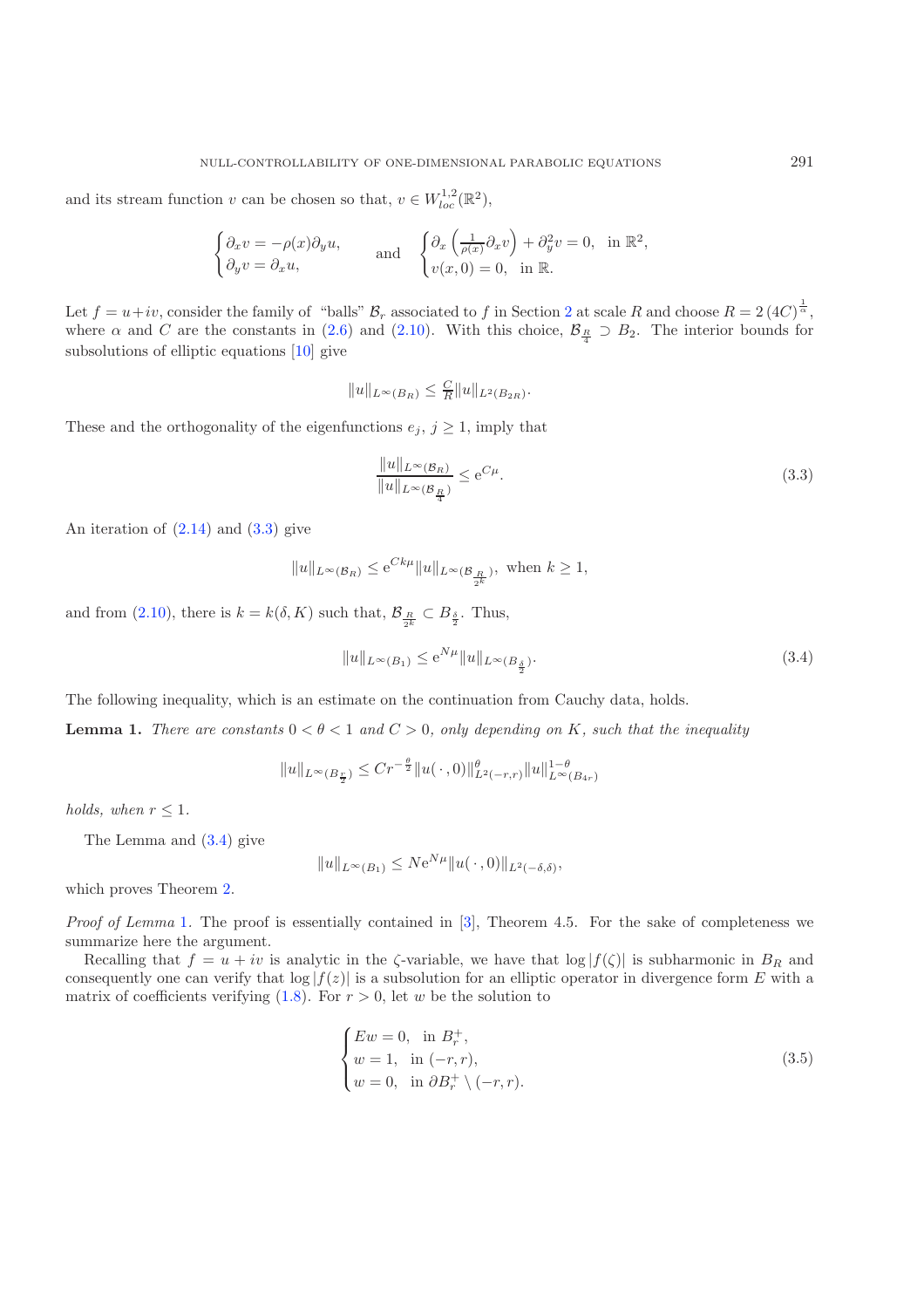<span id="page-8-12"></span>On  $\partial B_r^+$  we have

<span id="page-8-11"></span>
$$
\log|f| \leq w \log \|u(\,\cdot\,,0)\|_{L^\infty(-r,r)} + (1-w) \log \|f\|_{L^\infty(B_r)}
$$

and the maximum principle implies that the same inequality also holds in  $B_r^+$ . The Hölder continuity at the boundary of w and the Harnack's inequality [\[10\]](#page-8-10) show that there is  $\eta \in (0,1)$ , which only depends on K, such that  $w(z) \geq \eta$  in  $B_{\underline{r}}^+$ .

Using  $v(0) = 0$ ,  $(2.1)$  and interior bounds for elliptic equations [\[10\]](#page-8-10), we have

<span id="page-8-13"></span>
$$
||v||_{L^{\infty}(B_r)} \leq C||\nabla v||_{L^{2}(B_{2r})} \leq C||\nabla u||_{L^{2}(B_{2r})} \leq C||u||_{L^{\infty}(B_{4r})}.
$$

These imply

$$
||u||_{L^{\infty}(B_{\frac{r}{2}})} \leq C||u(\cdot,0)||_{L^{\infty}(-r,r)}^{\eta} ||u||_{L^{\infty}(B_{4r})}^{1-\eta}.
$$
\n(3.6)

For every  $\alpha \in (0, 1]$ , we have the interpolation inequality

$$
\|\varphi\|_{L^{\infty}(-r,r)} \le C \left( \|\varphi\|_{L^{2}(-r,r)}^{\beta} |\varphi|_{C^{\alpha}(-r,r)}^{1-\beta} + r^{-\frac{1}{2}} \|\varphi\|_{L^{2}(-r,r)} \right),
$$
\n(3.7)

where  $\beta = \frac{2\alpha}{1+2\alpha}$ ,  $C > 0$  only depends on  $\alpha$  and  $|\varphi|_{C^{\alpha}(-r,r)}$  denotes the standard  $C^{\alpha}$  seminorm. Next, we use the interior Hölder bound for  $u$ , [\[10\]](#page-8-10),

$$
|u|_{C^{\alpha}(B_r)} \le Cr^{-\alpha} \|u\|_{L^{\infty}(B_{4r})},\tag{3.8}
$$

with  $C > 0$  and  $\alpha \in (0, 1]$  only depending on K. Combining [\(3.6\)](#page-8-11) with [\(3.7\)](#page-8-12) and [\(3.8\)](#page-8-13), we obtain the thesis with  $\theta = \beta \eta$ .

The interpolation inequality [\(3.7\)](#page-8-12) can be proved essentially along the same lines as the interpolation inequal-ities in [\[10\]](#page-8-10), Section 6.8.

#### **REFERENCES**

- <span id="page-8-6"></span>[1] L. Ahlfors and L. Bers, Riemann's mapping theorem for variable metrics. Ann. Math. **72** (1960) 265–296.
- <span id="page-8-4"></span>[2] G. Alessandrini and R. Magnanini, Elliptic equations in divergence form, geometric critical oints of solutions and Stekloff eigenfunctions. SIAM J. Math. Anal. **25** (1994) 1259–1268.
- <span id="page-8-7"></span>[3] G. Alessandrini and L. Rondi, Stable determination of a crack in a planar inhomogeneous conductor. SIAM J. Math. Anal. **30** (1998) 326–340.
- <span id="page-8-5"></span>[4] L. Bers and L. Nirenberg, On a representation theorem for linear elliptic systems with discontinuous coefficients and applications, in Convegno Internazionale sulle Equazioni alle Derivate Parziali, Cremonese, Roma (1955) 111–138.
- <span id="page-8-9"></span>[5] L. Bers, F. John and M. Schechter, Partial Differential Equations. Interscience, New York (1964).
- <span id="page-8-8"></span>[6] T. Carleman, Les Fonctions Quasi Analytiques. Gauthier-Villars, Paris (1926).
- [7] C. Castro and E. Zuazua, Concentration and lack of observability of waves in highly heterogeneous media. Arch. Rat. Mech. Anal. **164** (2002) 39–72.
- <span id="page-8-1"></span>[8] E. Fernandez-Cara and E. Zuazua, On the null controllability of the one-dimensional heat equation with BV coefficients. Comput. Appl. Math. **21** (2002) 167–190.
- [9] A.V. Fursikov and O. Yu. Imanuvilov, Controllability of evolution equations. Lecture Notes Series **34**, Research Institute of Mathematics, Global Analysis Research Center, Seoul National University (1996).
- <span id="page-8-10"></span>[10] D. Gilbarg and N.S. Trudinger, Elliptic Partial Differential Equations of Second Order, 2nd edn., Springer-Verlag, Berlin-Heildeberg-New York-Tokyo (1983).
- <span id="page-8-0"></span>[11] O.Yu. Imanuvilov and M. Yamamoto, Carleman estimate for a parabolic equation in Sobolev spaces of negative order and its applications, in Control of Nonlinear Distributed Parameter Systems, G. Chen et al. Eds., Marcel-Dekker (2000) 113–137.
- [12] E.M. Landis and O.A. Oleinik, Generalized analyticity and some related properties of solutions of elliptic and parabolic equations. Russian Math. Surv. **29** (1974) 195–212.
- [13] G. Lebeau and L. Robbiano, Contrôle exact de l'équation de la chaleur. Commun. Partial Differ. Equ. 20 (1995) 335-356.
- <span id="page-8-3"></span><span id="page-8-2"></span>[14] G. Lebeau and E. Zuazua, Null controllability of a system of linear thermoelasticity. Arch. Rat. Mech. Anal. **141** (1998) 297–329.